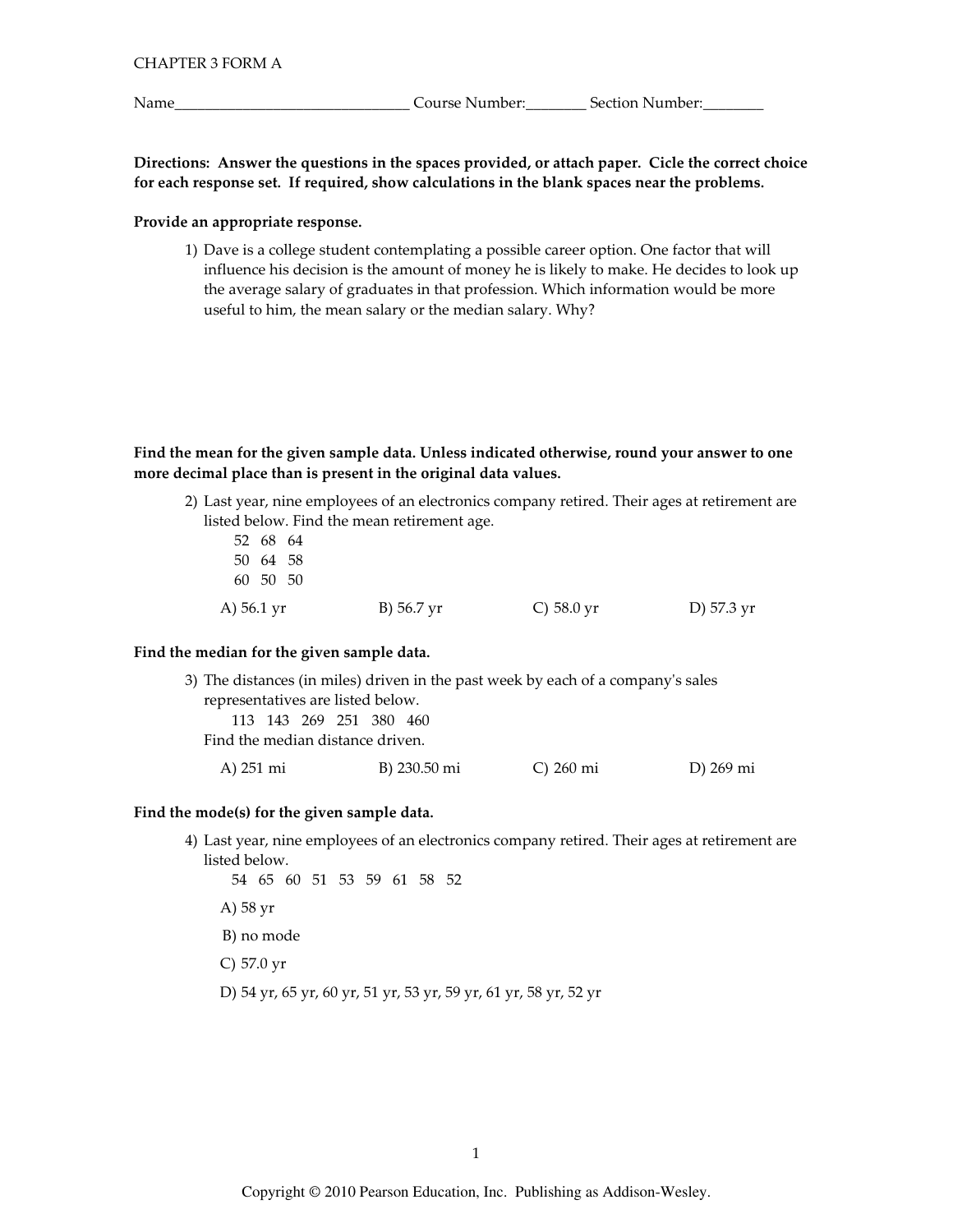### **CHAPTER 3 FORM A**

### Find the midrange for the given sample data.

|  |  |  |  |  |  |                                             | 5) Listed below are the amounts of time (in months) that the employees of an electronics |
|--|--|--|--|--|--|---------------------------------------------|------------------------------------------------------------------------------------------|
|  |  |  |  |  |  |                                             | company have been working at the company. Find the midrange.                             |
|  |  |  |  |  |  | 15 21 28 34 48 51 61 61 73 76 85 91 132 155 |                                                                                          |

A) 70 months  $B)$  66.5 months  $C$ ) 61 months D) 85 months

### Find the mean of the data summarized in the given frequency distribution.

6) The test scores of 40 students are summarized in the frequency distribution below. Find the mean score.

|           | Score   Students |         |         |         |
|-----------|------------------|---------|---------|---------|
| $50 - 59$ | 8                |         |         |         |
| $60 - 69$ |                  |         |         |         |
| $70 - 79$ | 10               |         |         |         |
| 80-89     | 9                |         |         |         |
| $90 - 99$ | 6                |         |         |         |
| A) 74.5   |                  | B) 70.3 | C) 74.0 | D) 66.6 |

## Solve the problem.

7) A student earned grades of B, B, A, C, and D. Those courses had these corresponding numbers of credit hours: 3, 6, 2, 6, 3. The grading system assigns quality points to letter grades as follows:  $A = 4$ ,  $B = 3$ ,  $C = 2$ ,  $D = 1$ , and  $F = 0$ . Compute the grade point average (GPA) and round the result to two decimal places.

|  | A) $1.50$ | B) 2.50 | C) 3.85 | $D)$ 10.00 |
|--|-----------|---------|---------|------------|
|--|-----------|---------|---------|------------|

8) The geometric mean is often used in business and economics for finding average rates of change, average rates of growth, or average ratios. Given n values (all positive), the geometric mean is the nth root of their product. The average growth factor for money compounded at annual interest rates of 45%, 30%, 23%, and 37% can be found by computing the geometric mean of 1.45, 1.3, 1.23, and 1.37. Find that average growth factor.

| C) $1.7822$<br>A) 0.7941<br>B) 0.046 | $D)$ 1.335 |
|--------------------------------------|------------|
|--------------------------------------|------------|

## Find the variance for the given data. Round your answer to one more decimal place than the original data.

9) Jeanne is currently taking college zoology. The instructor often gives quizzes. On the past five quizzes, Jeanne got the following scores:

18 16 3 1 20

 $C)$  79.2 A) 107.3  $B) 63.4$ D 79.3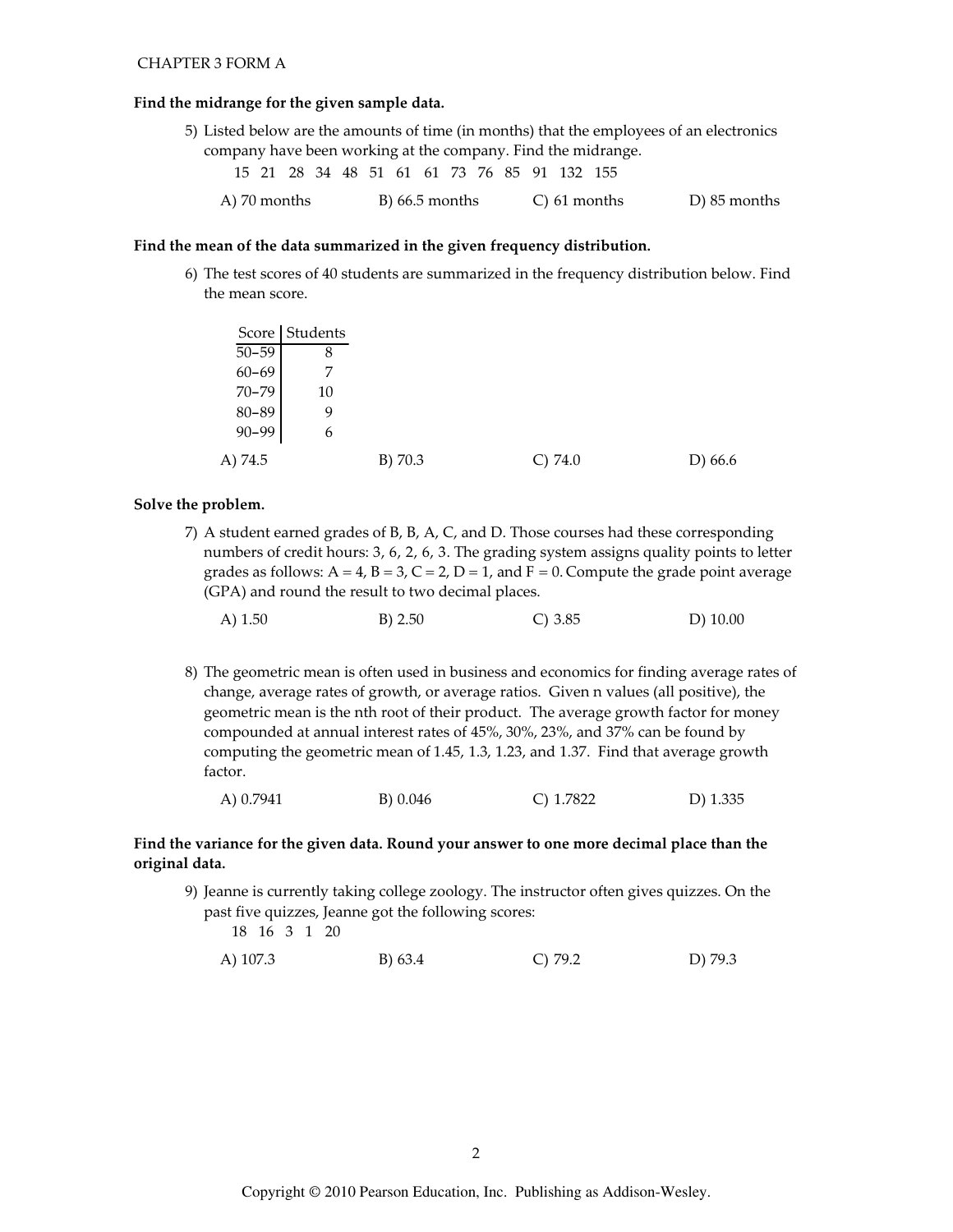# Find the coefficient of variation for each of the two sets of data, then compare the variation. Round results to one decimal place.

|                                           |  |  | 10) Listed below are the systolic blood pressures (in mm Hg) for a sample of men aged |
|-------------------------------------------|--|--|---------------------------------------------------------------------------------------|
| 20-29 and for a sample of men aged 60-69. |  |  |                                                                                       |
| Men aged 20-29: 120 124 130 118 131 123   |  |  |                                                                                       |
| Men aged 60-69: 130 148 141 125 164 139   |  |  |                                                                                       |
| A) Men aged 20–29: 4.2%                   |  |  |                                                                                       |
| Men aged 60-69: 9.8 %                     |  |  |                                                                                       |
|                                           |  |  | There is substantially more variation in blood pressures of the men aged 60–69.       |
| B) Men aged 20–29: 4.4%                   |  |  |                                                                                       |
| Men aged 60-69: 10.2%                     |  |  |                                                                                       |
|                                           |  |  | There is substantially more variation in blood pressures of the men aged 60-69.       |
| C) Men aged $20-29:6.9\%$                 |  |  |                                                                                       |
| Men aged 60-69: 4.5%                      |  |  |                                                                                       |
|                                           |  |  | There is more variation in blood pressures of the men aged 20-29.                     |
| D) Men aged 20–29: 4.0%                   |  |  |                                                                                       |
| Men aged 60-69: 7.8%                      |  |  |                                                                                       |
|                                           |  |  | There is substantially more variation in blood pressures of the men aged 60-69.       |
|                                           |  |  |                                                                                       |

## Use the range rule of thumb to estimate the standard deviation. Round results to the nearest tenth.

| 11) The maximum value of a distribution is 47.5 and the minimum value is 4.0. |         |           |           |
|-------------------------------------------------------------------------------|---------|-----------|-----------|
| A) 7.9                                                                        | B) 18.9 | C) $10.9$ | D) $15.9$ |

# Use the empirical rule to solve the problem.

12) At one college, GPA's are normally distributed with a mean of 2.6 and a standard deviation of 0.4. What percentage of students at the college have a GPA between 2.2 and 3?

| A) $95%$ | B) $68\%$ | C) $84.13\%$ | D) 99.7% |
|----------|-----------|--------------|----------|
|----------|-----------|--------------|----------|

## Solve the problem.

13) The data set below consists of the scores of 15 students on a quiz. For this data set, which measure of variation do you think is more appropriate, the range or the standard deviation? Explain your thinking.

|  | 90 90 91 91 89 |  |
|--|----------------|--|
|  | 90 89 91 91 90 |  |
|  | 60 90 89 90 91 |  |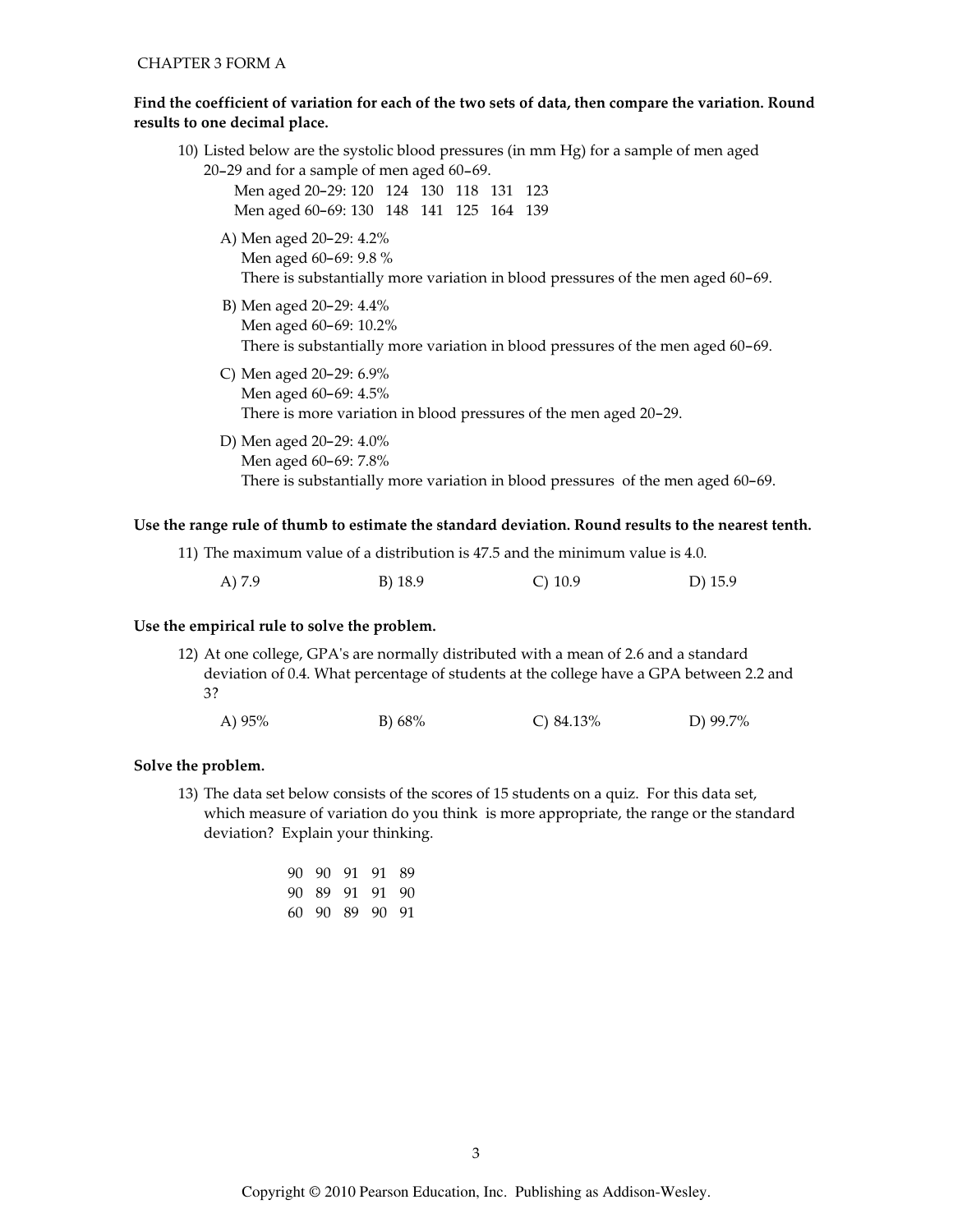### Find the number of standard deviations from the mean. Round your answer to two decimal places.

- 14) The annual snowfall in a town has a mean of 31 inches and a standard deviation of 11 inches. Last year there were 66 inches of snow. How many standard deviations from the mean is that?
	- A) 3.18 standard deviations below the mean
	- B) 3.18 standard deviations above the mean
	- C) 0.30 standard deviations below the mean
	- D) 0.30 standard deviations above the mean

Find the z-score corresponding to the given value and use the z-score to determine whether the value is unusual. Consider a score to be unusual if its z-score is less than -2.00 or greater than 2.00. Round the z-score to the nearest tenth if necessary.

15) A weight of 99 pounds among a population having a mean weight of 162 pounds and a standard deviation of 24.3 pounds.

| A) -2.6; unusual        | B) 2.6; not unusual     |
|-------------------------|-------------------------|
| $C$ ) $-63.2$ ; unusual | D) $-2.6$ ; not unusual |

### Determine which score corresponds to the higher relative position.

16) Which score has the highest relative position: a score of 51.5 on a test for which  $\overline{x} = 47$ and  $s = 9$ , a score of 5.9 on a test for which  $x = 4.2$  and  $s = 1.2$  or a score of 460.8 on a test for which  $\overline{x}$  = 444 and s = 42?

| A) A score of $51.5$ | B) A score of $460.8$ | C) A score of 5.9 |
|----------------------|-----------------------|-------------------|
|----------------------|-----------------------|-------------------|

### Find the percentile for the data value.

| 17) Data set: 4 12 9 6 4 4 12 6 4 12 2 12 15 5 9 4 12 9 6 12; |  |  |          |  |  |               |  |  |  |       |  |
|---------------------------------------------------------------|--|--|----------|--|--|---------------|--|--|--|-------|--|
| data value: 6                                                 |  |  |          |  |  |               |  |  |  |       |  |
| A) 62                                                         |  |  | $B$ ) 25 |  |  | $\bigcirc$ 40 |  |  |  | D) 35 |  |

### Find the indicated measure.

| 18) Use the given sample data to find $Q_3$ . |  |  |        |            |           |
|-----------------------------------------------|--|--|--------|------------|-----------|
| 49 52 52 52 74 67 55 55                       |  |  |        |            |           |
| A) 67.0                                       |  |  | B) 6.0 | $C$ ) 55.0 | D) $61.0$ |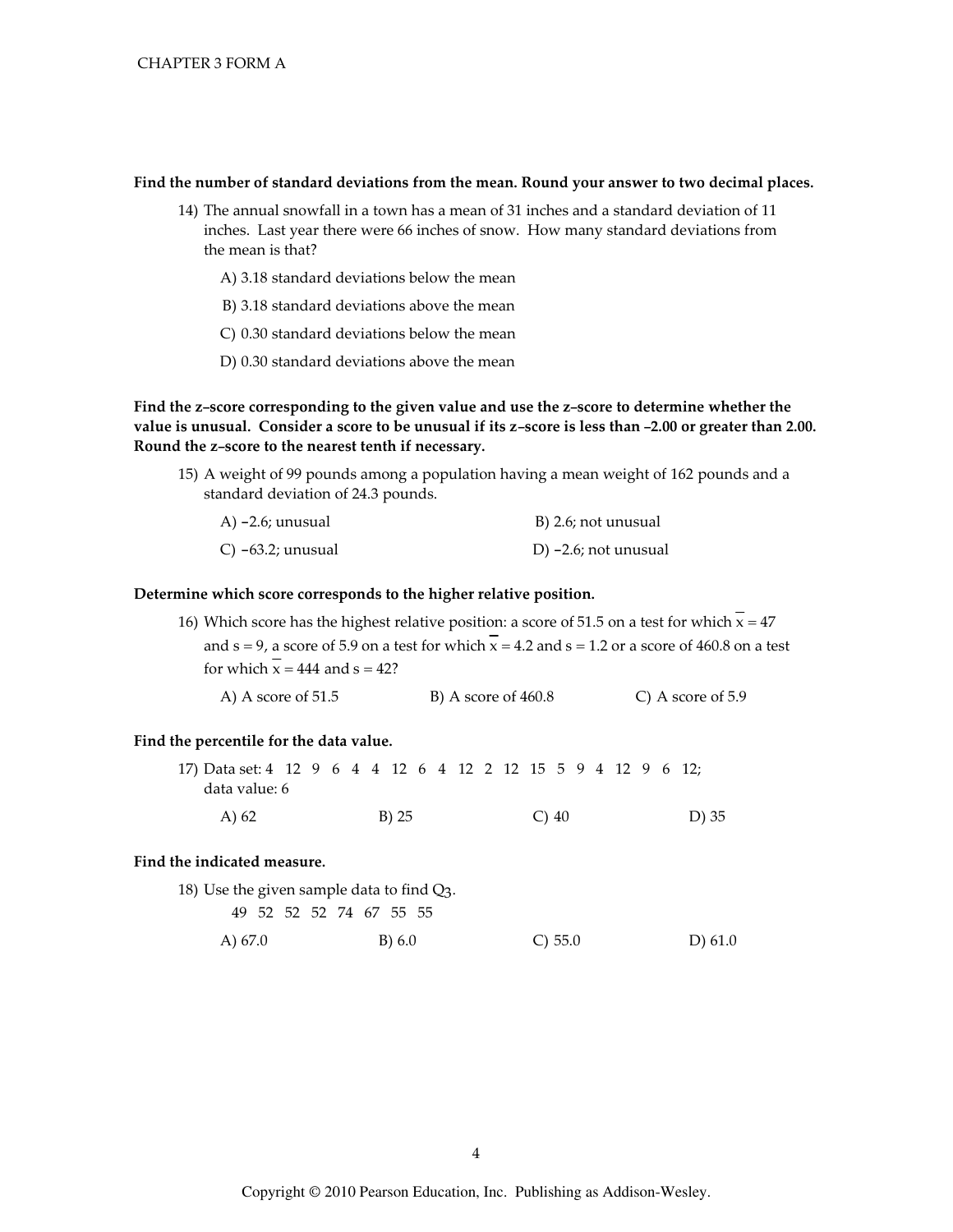## Construct a boxplot for the given data. Include values of the 5-number summary in all boxplots.

19) The weekly salaries (in dollars) of 24 randomly selected employees of a company are shown below. Construct a boxplot for the data set. 310 320 450 460 470 500 520 540 580 600 650 700 710 840 870 900 1000 1200 1250 1300 1400 1720 2500 3700



## Provide an appropriate response.

20) Which of the following statements regarding percentiles is true? (More than one statement may be true).

A : In any data set,  $P_{90}$  is greater than  $P_{80}$ 

B: In any data set, 
$$
\frac{P_{10} + P_{90}}{2}
$$
 is equal to Q<sub>2</sub>

C: In a set of 20 test scores, the percentile of the second highest score is 95

| $A)$ $B$                                                    | $B)$ A                            |
|-------------------------------------------------------------|-----------------------------------|
| $\bigcap_{i=1}^{n}$ $\bigcup_{i=1}^{n}$ $\bigcap_{i=1}^{n}$ | $\mathbf{m} \setminus \mathbf{m}$ |

C) All of the above D) C